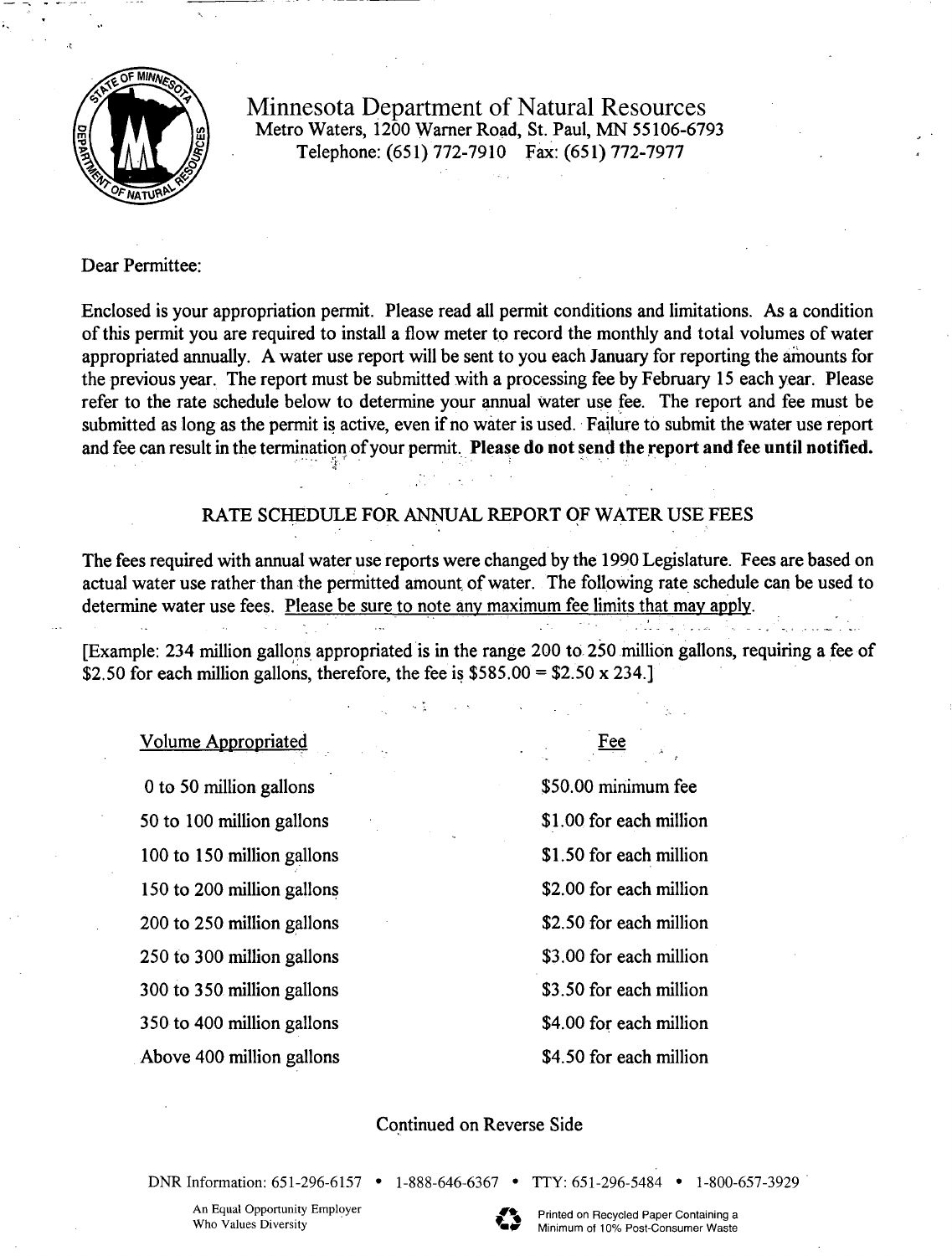Maximum Annual Water Use Fees:

\$750 for any single agricultural irrigation permit \$35,000 total for any single non-irrigation permit \$35,000 total for an entity with 3 or less permits \$50,000 total for an entity with 4 to 5 permits \$175,000 total for an entity with 5 or more permits \$175,000 total for a city of the first class

Once-Through Heating and Cooling Systems Only:

A separate annual water use fee schedule exists for once-through heating and cooling systems. The fee is 20 cents per 1,000 gallons (\$200.00 per million gallons), with no maximum fee.

Non-profit corporations and school districts with once-through heating and cooling systems pay based on the following fee schedule:

10 cents per 1,000 gallons from 1993 to 1997 15 cents per 1,000 gallons from 1997 to 2010

Processing Fee Exemptions:

State and federal agencies are exempt from annual water use fees.

If you have any questions regarding your permit, please contact your Area Hydrologist at 772-7910.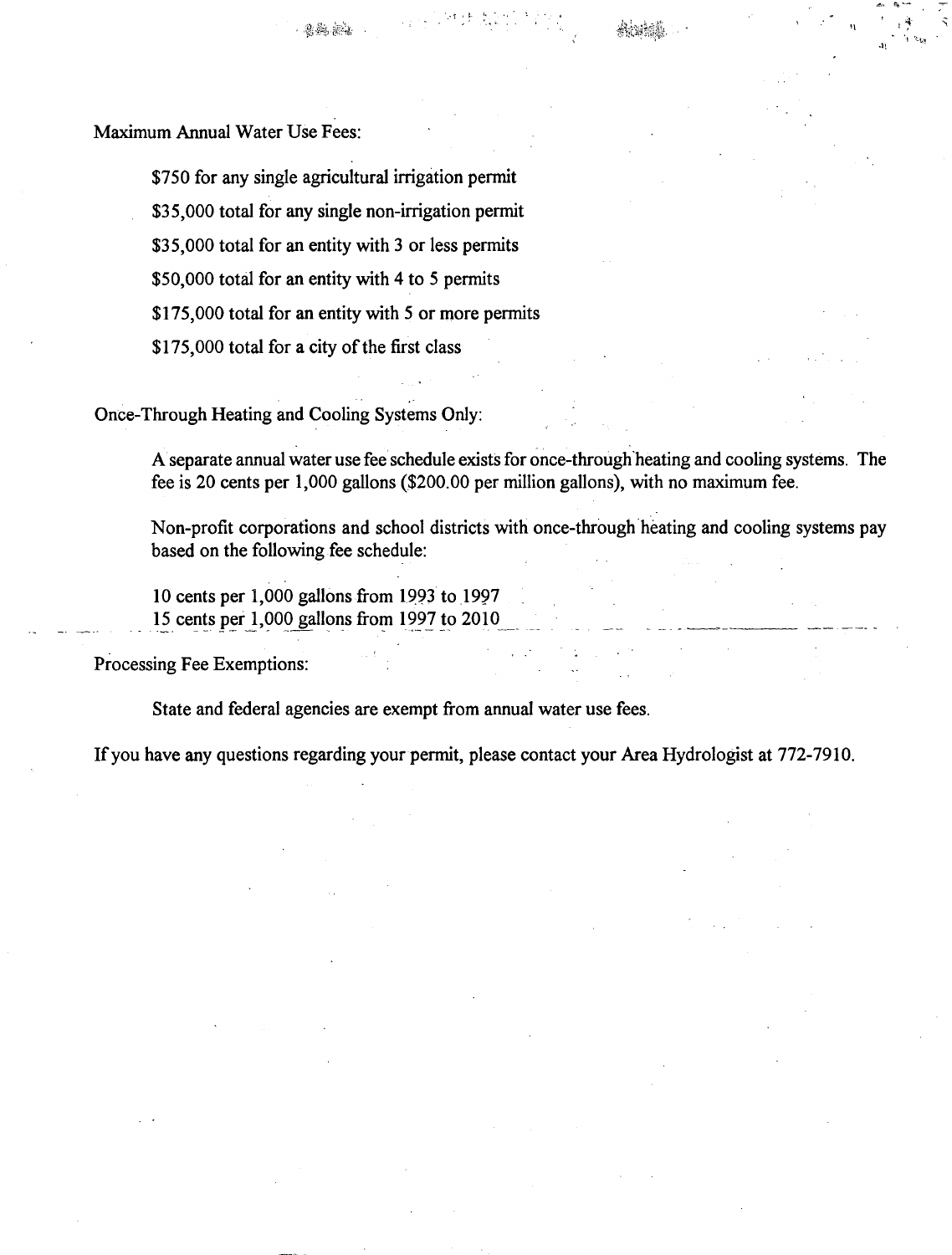| <b>WATER APPROPRIATION PERMIT</b><br><b>E CION I</b>                                                                                 | PERMIT NUMBER        |
|--------------------------------------------------------------------------------------------------------------------------------------|----------------------|
| 500 Lafayette Road<br>INNESOTA                                                                                                       | 2000-6136            |
| <b>E G E IN E IN AN 55155-4032</b><br>Natural Resource<br>Department of                                                              |                      |
| Division of<br>aters                                                                                                                 | COUNTY               |
| <b>C. 2 Mg 2000</b>                                                                                                                  | <b>HENNEPIN</b>      |
|                                                                                                                                      |                      |
| IN THE MATTER OF THE APPLICATION <sup>S</sup> FOR <sup>2</sup> APPROPRIATION OF WATERSOF THE STATE, PERMISSION IS HEREBY GRANTED TO: |                      |
| PERMITTEE / AUTHORIZED AGENT                                                                                                         | Telephone Number     |
| University of Minnesota / Mark Cox                                                                                                   | $(612) 626 - 7095$   |
| Address (No. & Street, RFD, Box No. City, State, Zip Code)                                                                           |                      |
|                                                                                                                                      |                      |
| Environmental Health and Safety, 410 Church Street S.E., Minneapolis, Minnesota 55455                                                |                      |
| To Appropriate From:                                                                                                                 |                      |
| Two passive permanent dewatering systems manifolded together with pumped discharge to nearby                                         |                      |
| stormsewer.                                                                                                                          |                      |
|                                                                                                                                      |                      |
| Point of Taking: Riverbend Commons Building, SW1/4 NE1/4, Section 25, T29N-R24W                                                      |                      |
|                                                                                                                                      |                      |
| Purpose:                                                                                                                             |                      |
| Permanent dewatering of groundwater seepage for Riverbend Commons Building.                                                          |                      |
|                                                                                                                                      |                      |
|                                                                                                                                      |                      |
| المستنقل والمستنقل والمستقلة والمستقلة الاستنقاذ<br>Property Described as:                                                           |                      |
|                                                                                                                                      |                      |
| Parts of SW1/4, NE1/4, Section 25, T29N-R24W                                                                                         |                      |
| Address: 355 E. River Road, Minneapolis, Minnesota 55455                                                                             |                      |
| <b>Authorized Signature</b><br>Title                                                                                                 | Date                 |
|                                                                                                                                      |                      |
|                                                                                                                                      | $9 - 11 - 2000$      |
| Dale E. Homuth                                                                                                                       | Regional Hydrologist |
|                                                                                                                                      |                      |

This permit is granted subject to the following CONDITIONS:

1. QUANTITY:

 $\mathfrak{a}$ 

The permittee is authorized to appropriate water at a rate not to exceed **100** gallons per minute. The total amount of water appropriated shall not exceed\_XX acre feet or  $\frac{35}{2}$  million gallons per year.

### 2. LIMITATIONS:

- (a) Any violation of the terms and provisions of this permit and any appropriation of the waters of the state in excess of that authorized hereon shall constitute a violation of Minnesota Statutes. Chapter 103G.
- (b) This permit shall not be construed as establishing any priority of appropriation of waters of the state.
- (c) This permit is permissive only. No liability shall be imposed upon or incurred by the State of Minnesota or any of its employees on account of the granting hereof or on account of any damage to any person or property resulting from any act or omission of the permittee relating to any matter hereunder. This permit shall not be construed as estopping or limiting any legal claims or right of action of any person other than the state against the permittee, for any damage or injury resulting from any such act or omission, or as stopping or linuting any legal claim or right of action of the state against the permittee, for violation of or failure to comply with the provisions of the permit or applicable provisions of law.
- ( d) In all cases where the doing by the permittee of anything authorized by this permit shall involve the taking, using, or damaging of any property, rights or interests of any other person or persons, or of any publicly owned lands or improvements thereon or interests therein the permittee before proceeding therewith shall obtain the written consent of all persons, agencies, or authorities concerned, and shall acquire all property, rights and interest necessary therefore.
- ( e) This permit shali not release the pennittec from any other pemut requirements or liability or obligation imposed by Minnesota Statutes Federal Law or local ordinances relating thereto and shall remain in force subject to all conditions and limitations now or hereafter imposed by law.
- (f) Unless explicitly specified, this pennit does not authorize any alterations of the beds or banks of any public (protected) waters or wetlands. A separate permit must be obtained from the Department of-Natural Resources prior to any such alteration.